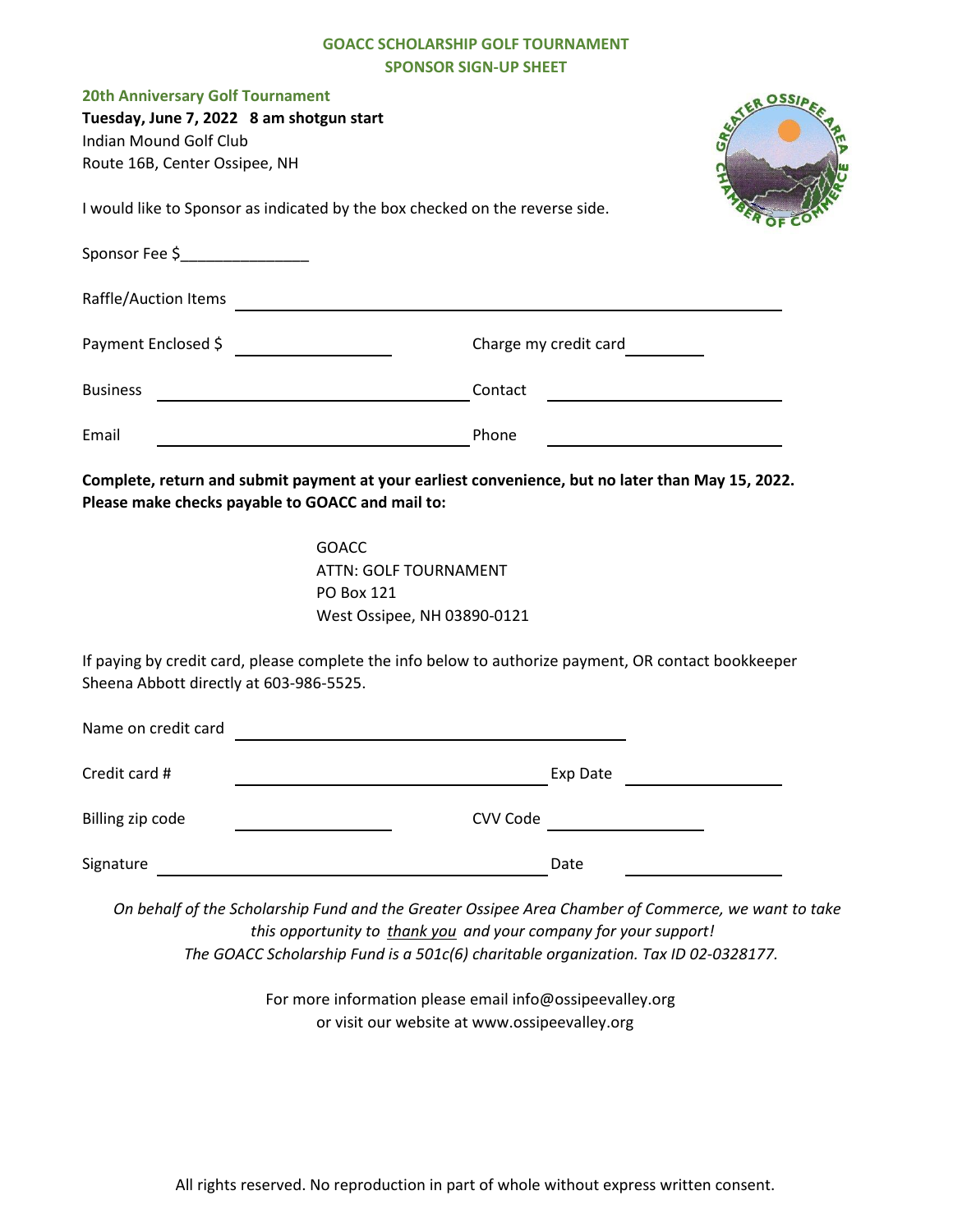## **GOACC SCHOLARSHIP GOLF TOURNAMENT SPONSOR SIGN-UP SHEET**

|                                                         |                                                                          |         | Check box   |
|---------------------------------------------------------|--------------------------------------------------------------------------|---------|-------------|
| <b>GOLD SPONSOR - Costantino Real Estate</b>            |                                                                          | \$1,500 | <b>SOLD</b> |
| Recognition:                                            | Display of banner with business name (you provide)                       |         |             |
|                                                         | Your own team (foursome)                                                 |         |             |
|                                                         | Business name on all advertising                                         |         |             |
|                                                         | Business name announced at awards ceremony                               |         |             |
| <b>BALL SPONSOR - ONE</b>                               |                                                                          | \$1,250 |             |
| Recognition:                                            | Display of banner with business name (you provide)                       |         |             |
|                                                         | Your own team (foursome)                                                 |         |             |
|                                                         | Business name on all advertising                                         |         |             |
|                                                         | Business name announced at awards ceremony                               |         |             |
| <b>SILVER SPONSORS - MULTIPLE</b>                       |                                                                          | \$1,000 |             |
| Recognition:                                            | Display of banner with business name (you provide)                       |         |             |
|                                                         | Your own team (foursome)                                                 |         |             |
|                                                         | Business name on all advertising                                         |         |             |
|                                                         | Business name announced at awards ceremony                               |         |             |
| <b>PUTTING CONTEST SPONSOR - ONE</b>                    |                                                                          | \$500   |             |
| Recognition:                                            | Display of banner with business name at putting green (you provide)      |         |             |
|                                                         | Sponsor supplies 2 people to assist with contest                         |         |             |
|                                                         | Business name on all advertising                                         |         |             |
|                                                         | Business name announced at awards ceremony                               |         |             |
| <b>HOLE-IN-ONE SPONSOR - ONE</b>                        |                                                                          | \$500   |             |
| Recognition:                                            | Display your banner at Tee Green and Hole (you provide)                  |         |             |
|                                                         | Sponsor supplies 2 people to assist with contest                         |         |             |
|                                                         | Business name on all advertising                                         |         |             |
|                                                         | Business name announced at awards ceremony                               |         |             |
| <b>CART SPONSOR - Club Motorsports</b>                  |                                                                          | \$500   | <b>SOLD</b> |
| Recognition:                                            | Your name displayed on each golf cart during tournament                  |         |             |
|                                                         | Display your banner with business name (you provide)                     |         |             |
|                                                         | Business name on all advertising                                         |         |             |
|                                                         | Business name announced at awards ceremony                               |         |             |
| <b>PAR 3 SPONSORS - MULTIPLE</b>                        |                                                                          | \$300   |             |
| Recognition:                                            | Signage with your company name on all five par-3 green or tee or fairway |         |             |
|                                                         | <b>Sponsor Recognition Contest</b>                                       |         |             |
|                                                         | Business name announced at awards ceremony                               |         |             |
| <b>GOLF BALL CANNON SHOT SPONSOR - Crowell's Towing</b> |                                                                          | \$250   | <b>SOLD</b> |
| Recognition:                                            | Signage with your company name on green or tee or fairway                |         |             |
|                                                         | <b>Sponsor Recognition Contest</b>                                       |         |             |
|                                                         | Business name announced at awards ceremony                               |         |             |
| <b>Tee/Green Sponsors - MULTIPLE</b>                    |                                                                          | \$100   |             |
| Recognition:                                            | Signage with your company name on all five par-3 green or tee or fairway |         |             |
|                                                         | <b>Sponsor Recognition Contest</b>                                       |         |             |
|                                                         | Business name announced at awards ceremony                               |         |             |
|                                                         | <b>SPONSOR RECOGNITION CONTEST</b>                                       |         |             |

In addition to signage and recognition, a Sponsor Recognition Contest is conducted that players participate in to name the various sponsors contributing to the GOACC Scholarship Tournament.

All rights reserved. No reproduction in part of whole without express written consent.